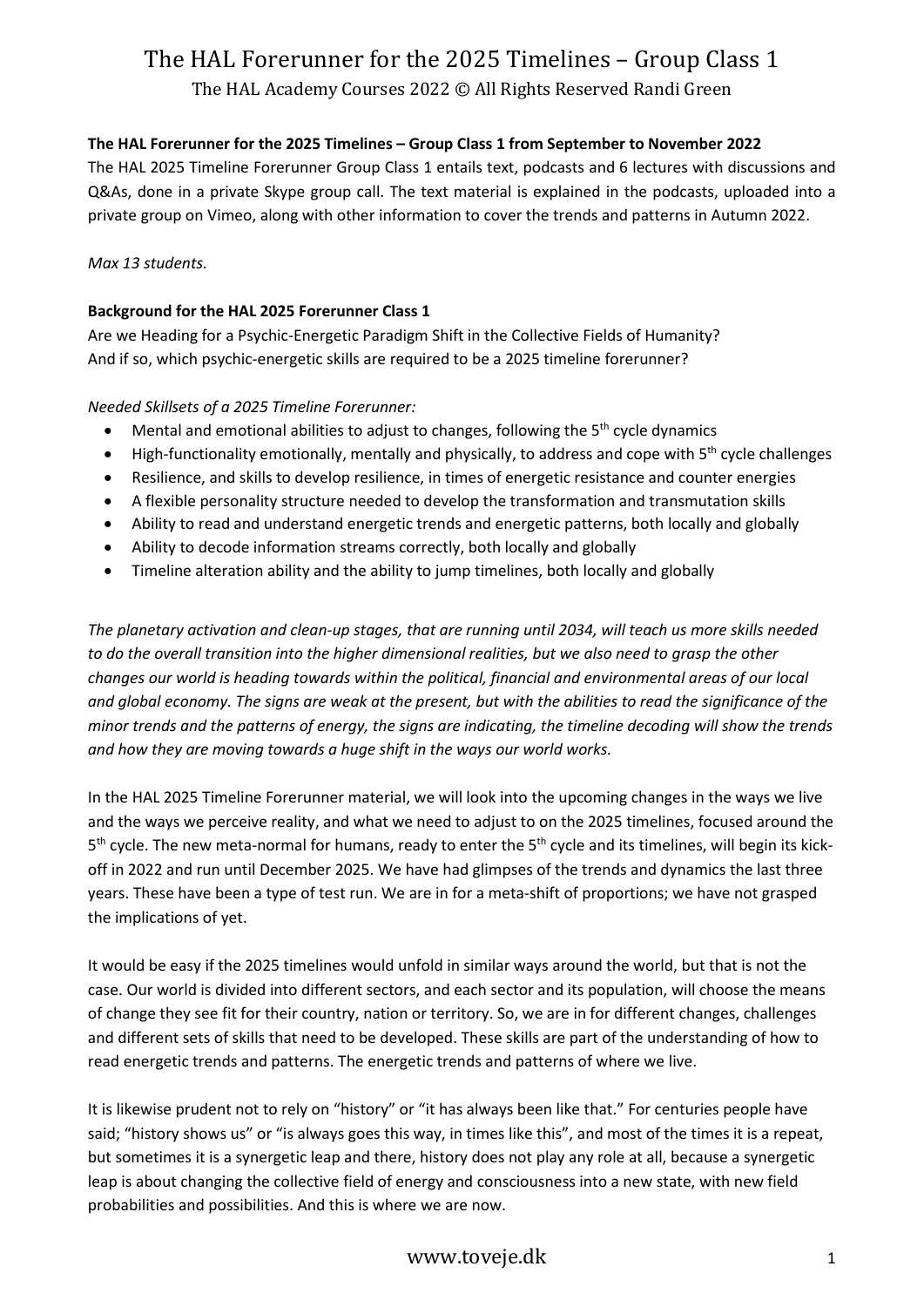## The HAL Forerunner for the 2025 Timelines – Group Class 1 The HAL Academy Courses 2022 © All Rights Reserved Randi Green

The year to begin the great leap in energy and consciousness is set for 2025, as the different factions play in their future timelines into our planetary networks and racial gridworks to counteract the grand transition cycle, with the goals of leading humanity into the futures of their liking, and not what we were supposed to be doing now, getting ready to reunite with our original energy system and higher order consciousness structure.

## **So, what can we do? What should we do to prepare for this?**

This group meetups are done over Skype, and here we investigate the options and possibilities, we must have to match the requirements of the 2025 timelines and how to implement the options into an active lifestyle, based upon higher awareness capacities. We look into what we need to do to develop these, be it the psychic-energetic skills of the perception field, compared to the psychic-somatic level of the vibrational field, or the abilities to read the energetic trends and patterns.

## **The Course Material**

In the 6 lectures, we discuss the information provided in the course material, which will add to the text and podcasts. Therefore, some sort of preparation before each meetup is expected. Other information will be discussed as well. The Q&As are ONLY for the 2025 Forerunner material – nothing else.

## *What I Expect of You:*

- 1. **Some degree of knowledge of MIC, SAC and Galactic History either from my material or from other/own sources**, although we will NOT discuss this as such, ONLY have it as background information because we are to continue what was begun in the 2000-2017 SAC and transfer, adapt and further develop the knowledge and energy work, we have learned from the SAC.
- 2. **Some understanding of timeline work, how to clear and adapt timelines**. More advanced skillsets and understanding of the timeline work can be learned in the HAL Progression Work Courses.
- **3. Years of work with the personality matrix, in either inner work, psychological work or meditation.**
- **4. Personal experiences from inter-, intra- and meta-dimensional levels of our reality.**
- **5. Basic integrated healthy lifestyle with some sort of daily routine of exercise, fully plant-based diet, energy work and self-healing done to maintain and develop your higher order capacities.**

*The HAL Academy Courses are to be seen as support to the HAL 2025 Timeline Forerunner Group Class 1, which means that you either have done most of them already or might find it useful to do them while doing the HAL 2025 Timeline Forerunner Group Class 1.*

## **The 6 Skype Group Meetups at 8pm Danish time – on Sundays**

We meet up over Skype in private group calls from September to November 2022 at 8pm Danish time on Sundays, and discuss the material from a theoretical and practical point of view.

- Each meetup has the duration of 1-2½ hour, all depending on the activity of the group.
- The quality of the group calls depends on the group entirely, since it is up to the group members to present thoughts and ideas on the information provided in the course material. Not just in the form of questions, but in the form of thoughts derived from working with the material.
- *To ensure the highest energy in the call, it will not be possible to discuss personal issues or relate to experiences with other people. Talking about other people invite whatever they hold to the meetup, due to the power of the group dynamics, and talking about personal issues will open up your field and merge it into the group. Instead, I recommend doing HAL Sessions with me privately.*